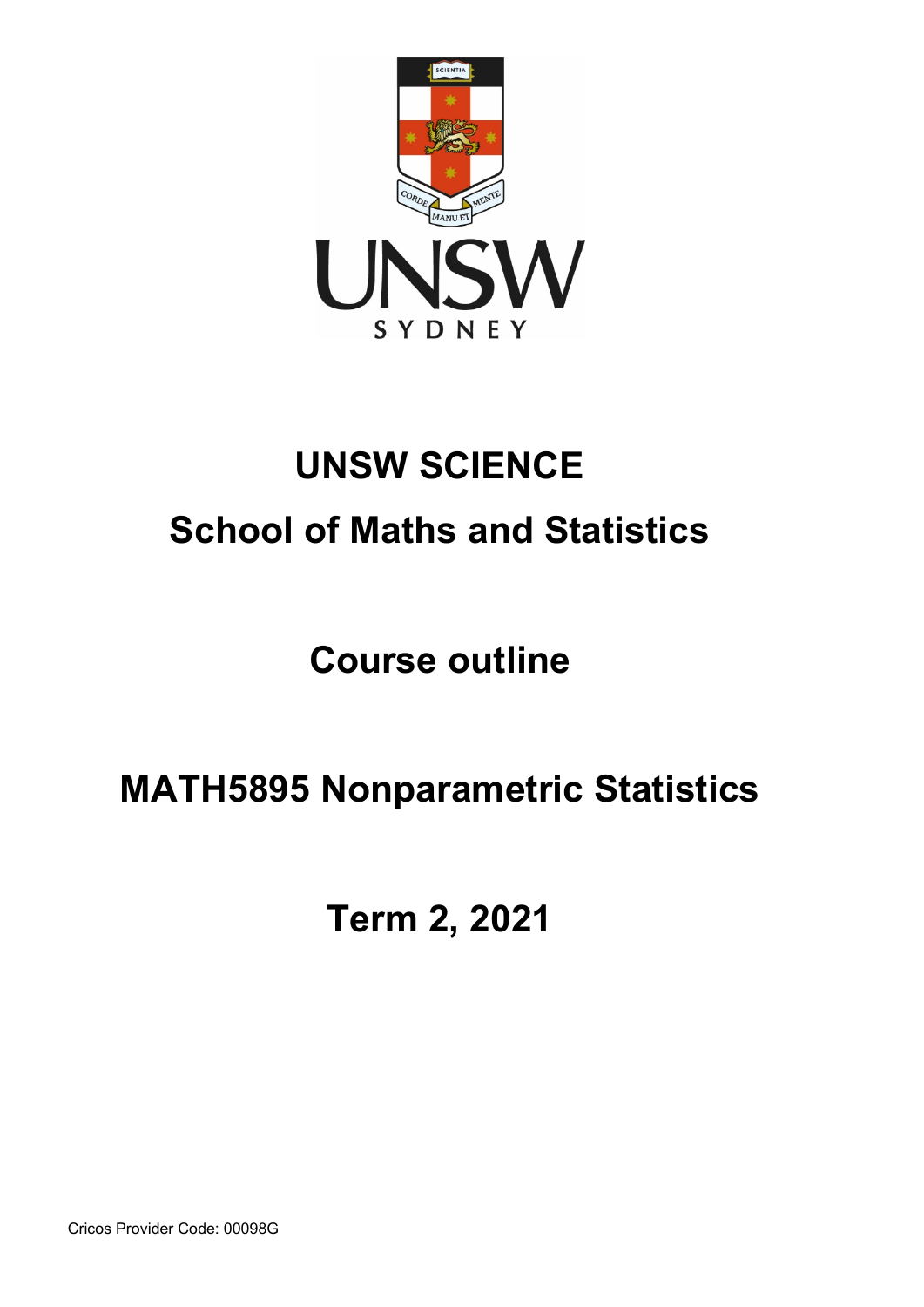# **Staff**

| Position           | Name            | Email                | Room    |
|--------------------|-----------------|----------------------|---------|
| Lecturer-in-charge | Dr Gery Geenens | ggeenens@unsw.edu.au | RC-2053 |

Please refer to your Timetable on MyUNSW for your Lecture Tut, Lab enrolment days and times.

MATH5895:<http://timetable.unsw.edu.au/2021/MATH5895.html>

## **Administrative Contacts**

Please visit the School of Mathematics and Statistics website for a range of information on School Policies, Forms and Help for Students.

For information on Courses, please go to "Current Students" and either Undergraduate and/or Postgraduate", Course Homepage" for information on all course offerings,

The "Student Notice Board" can be located by going to the "Current Students" page; Notices are posted regularly for your information here. Please familiarise yourself with the information found in these locations. The School web page is: [https://www.maths.unsw.edu.au](https://www.maths.unsw.edu.au/)

If you cannot find the answer to your queries on the web you are welcome to contact the Student Services Office directly.

By email Postgraduate [pg.mathsstats@unsw.edu.au](mailto:pg.mathsstats@unsw.edu.au) By phone: 9385 7053

Should we need to contact you, we will use your official UNSW email address of in the first instance. **It is your responsibility to regularly check your university email account. Please state your student number in all emails.**

# **Course Aims**

This course aims at introducing the modern" nonparametric techniques in statistical analysis and the use of these techniques in a variety of disciplines. "Modern" nonparametric statistics essentially refer to the so-called smoothing procedures for curve estimation, in contrast to traditional nonparametric methods such as rank based tests.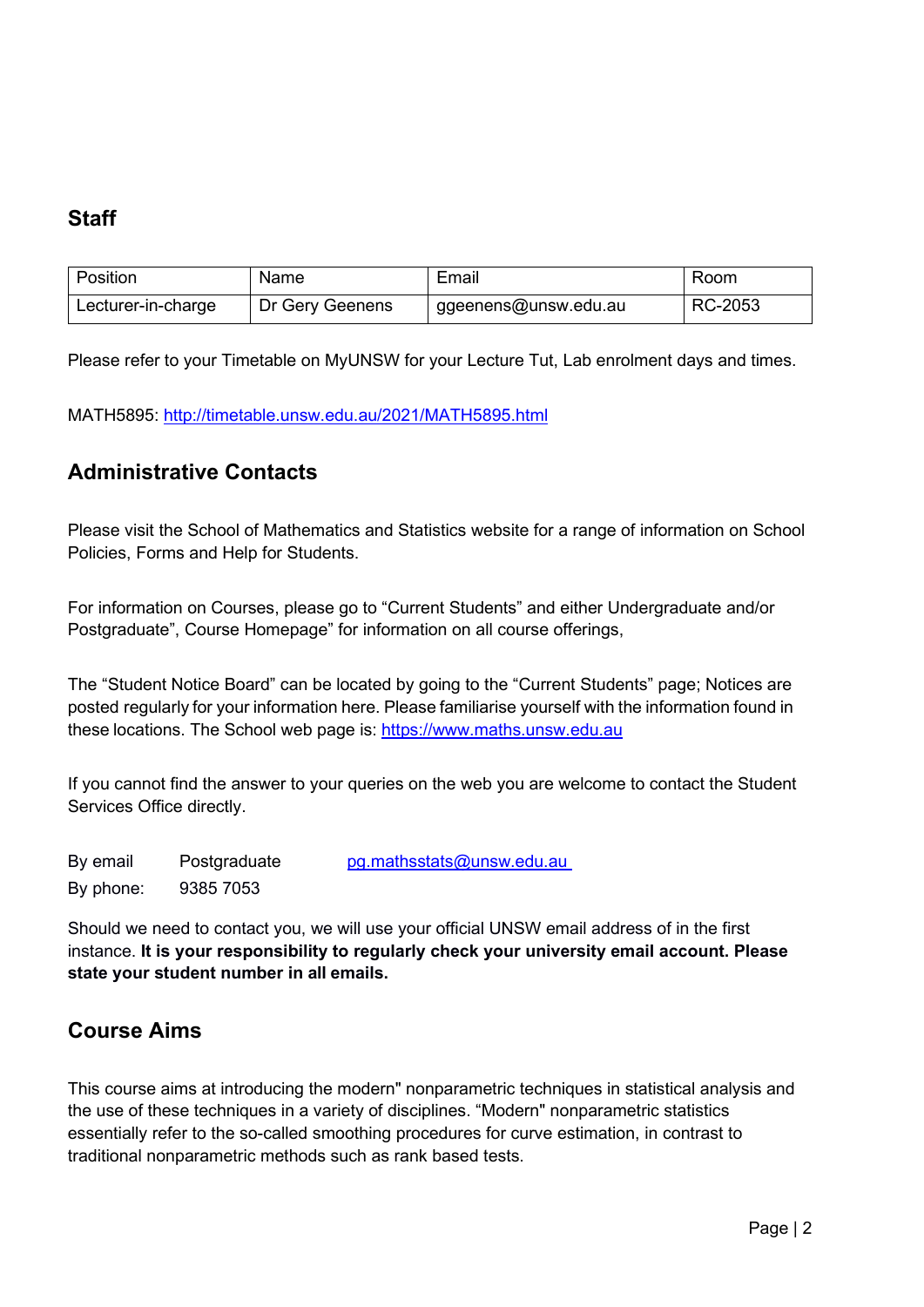The main idea of this course is to get the students acquainted with the fundamentals, basic properties and use of the most important recent nonparametric techniques. Another aim is to familiarize students with research questions in this domain.

## **Course Description**

This course is an elective course for the Master and/or Honours degree of Statistics program. It gives another insight into statistical theory by addressing the problems from a nonparametric point-of-view, that is, by making no or few assumptions on the distribution from which the data were drawn (unlike most of the classical statistical procedures which are essentially parametric). As such, it can be thought of as an interesting complement to most of the other courses offered in the program.

### **Assessment and Deadlines**

| <b>Assessment</b> | Weighting % | Due date if applicable |  |
|-------------------|-------------|------------------------|--|
| Assignment 1      | 20%         | 2 July, Friday week 5  |  |
| Assignment 2      | 20%         | 30 July, Friday week 9 |  |
| Final Exam        | 60%         |                        |  |
|                   | 100%        | <b>Total</b>           |  |

## **Late Submission of Assessment Tasks**

No late submissions will be accepted. (Where "late" in this context means after any extensions granted for Special Consideration or Equitable Learning Provisions.)

## **Course Schedule**

The course will include material taken from some of the following topics. This is should only serve as a guide as it is not an extensive list of the material to be covered and the timings are approximate. The course content is ultimately defined by the material covered in lectures.

| <b>Weeks</b>  | opic.                                                                                   | <b>Reading (if</b><br>applicable) |
|---------------|-----------------------------------------------------------------------------------------|-----------------------------------|
|               | Presentation and Introduction to nonparametric methods                                  | Lecture notes                     |
| $\mathcal{P}$ | Nonparametric estimation of the Cumulative Distribution Function<br>(cdf) and bootstrap | Lecture notes                     |
| 3             | Nonparametric estimation of the Cumulative Distribution Function<br>(cdf) and bootstrap | Lecture notes                     |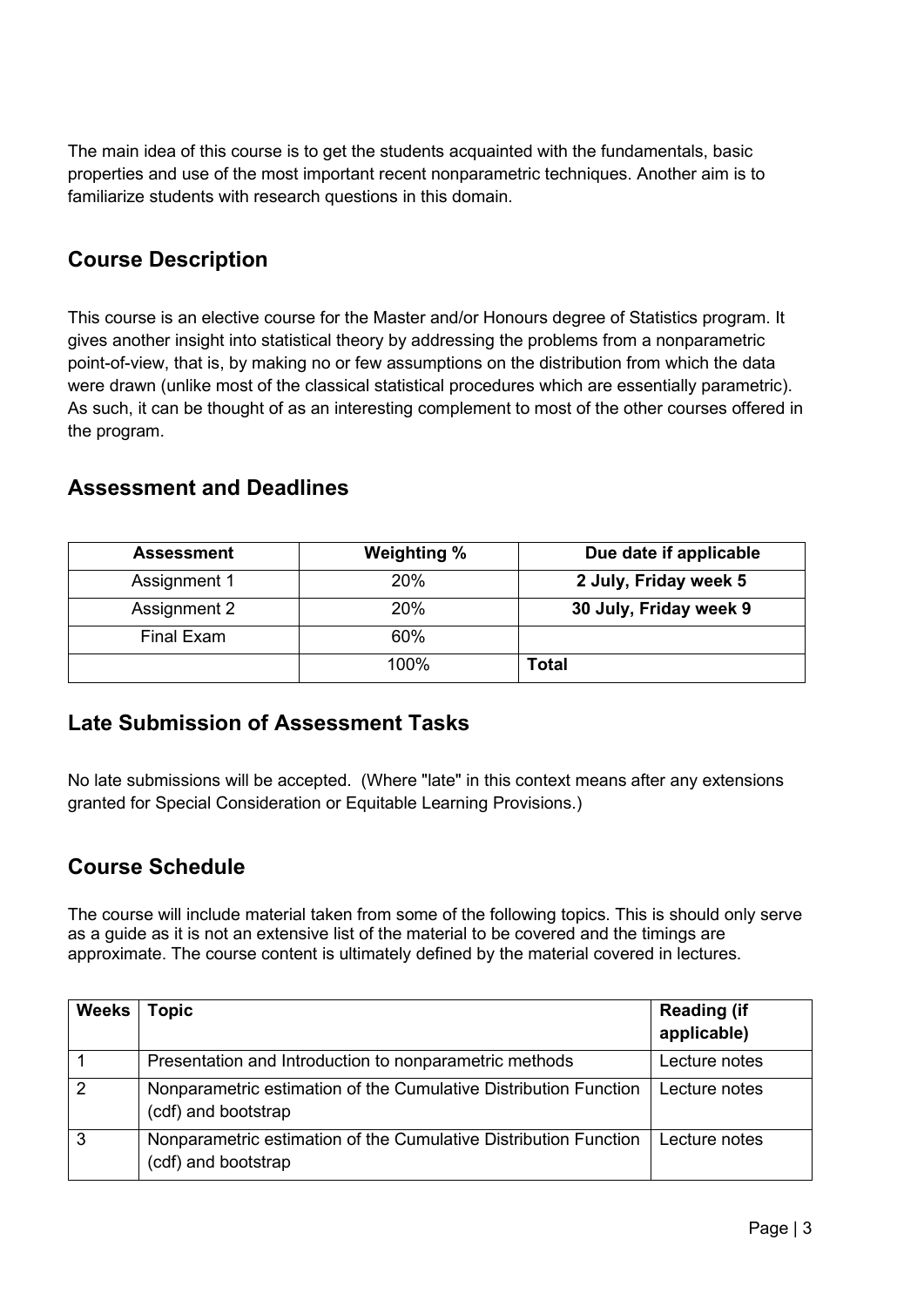| $\overline{4}$ | Nonparametric estimation of the probability density, including<br>histograms, kernel smoothing, other smoothers (orthogonal<br>series,  | Lecture notes |
|----------------|-----------------------------------------------------------------------------------------------------------------------------------------|---------------|
| 5              | Nonparametric estimation of the probability density, including<br>histograms, kernel smoothing, other smoothers (orthogonal<br>series,  | Lecture notes |
| $\overline{7}$ | Nonparametric regression, including kernel smoothing, other<br>smoothers (orthogonal series, splines, wavelets), smoothing<br>parameter | Lecture notes |
| 8              | Nonparametric regression, including kernel smoothing, other<br>smoothers (orthogonal series, splines, wavelets), smoothing<br>parameter | Lecture notes |
| 9              | Nonparametric regression, including kernel smoothing, other<br>smoothers (orthogonal series, splines, wavelets), smoothing<br>parameter | Lecture notes |
| 10             | Semiparametric regression, including dimension reduction,<br>single-index models, generalised additive models and projection<br>pursuit | Lecture notes |

## **Textbooks**

There is no set textbook for this course, which will be based on lectures. However, some chapters in the books listed below are related to the course and will be recommended as an additional reading.

- Tsybakov, A.B. (2009), *Introduction to Nonparametric Estimation*, Springer.
- Fan, J. and Gijbels, I. (1996), *Local Polynomial Modelling and Its Applications*,Chapman and Hall.
- Hardle, W., M**Duller, M., Sperlich, S. and Werwatz, A.** (2004), *Nonparametric and Semiparametric Models - An Introduction*, Springer-Verlag.
- Takezawa, K. (2006), *Introduction to Nonparametric Regression*, Wiley.
- Wand, M.P. and Jones, M.C. (1995), *Kernel smoothing*, Chapman and Hall.
- Wasserman, L. (2006), *All of Nonparametric Statistics,* Springer.
- Chacon, J.E. and Duong, T. (2018), *Multivariate Kernel Smoothing and Its Applications*, CRC Press.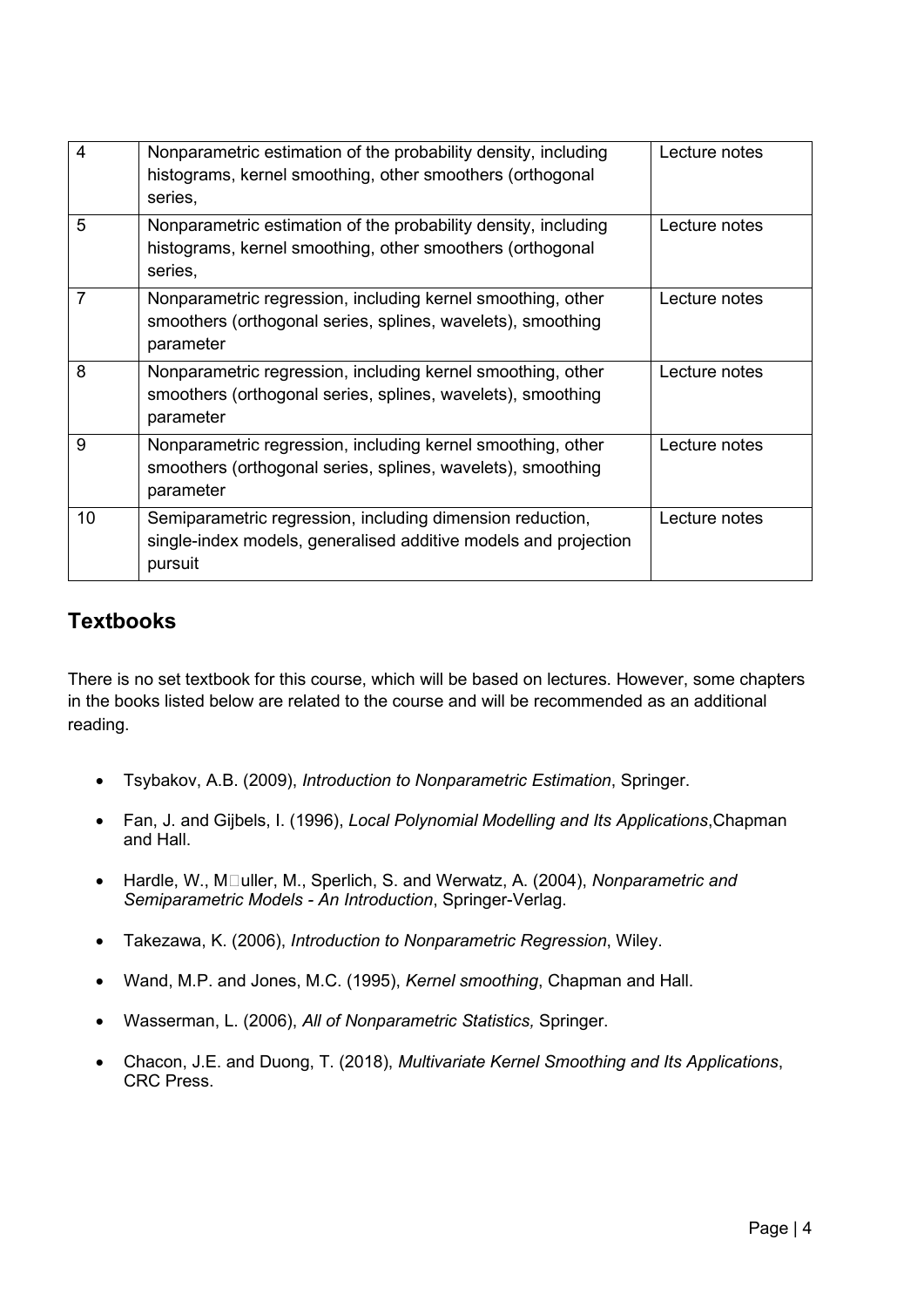# **Course Learning Outcomes (CLO)**

- Understand why nonparametric techniques are needed and useful.
- Explain the fundamental principles of smoothing and nonparametric curve estimation.
- Estimate functions of interest (like probability density function, regression function, conditional probability function, variance function, and their derivatives) without making strong parametric assumptions about them.
- Test hypotheses about these functions and construct confidence regions.
- Use in practice the modern nonparametric techniques to answer concrete questions about real data sets.
- Use the R software to generate output in regard to the previous point and for computing intensive methods such as the bootstrap.

### **Moodle**

Log in to Moodle to find announcements, general information, notes, lecture slide, classroom tutorial and assessments etc.

[https://moodle.telt.unsw.edu.au](https://moodle.telt.unsw.edu.au/)

# **Computing lab**

The main computing laboratory is Room G012 of the Red Centre. You can get to this lab by entering the building through the main entrance to the School of Mathematics (on the Mezzanine Level) and then going down the stairs to the Ground Level. A second smaller lab is Room M020, on the mezzanine level of the Red Centre.

For more information, including opening hours, see the computing facilities webpage: <https://www.maths.unsw.edu.au/currentstudents/computing-facilities>

Remember that there will always be unscheduled periods when the computers are not working because of equipment problems and that this is not a valid excuse for not completing tests on time.

## **School and UNSW Policies**

The School of Mathematics and Statistics has adopted a number of policies relating to enrolment, attendance, assessment, plagiarism, cheating, special consideration etc. These are in addition to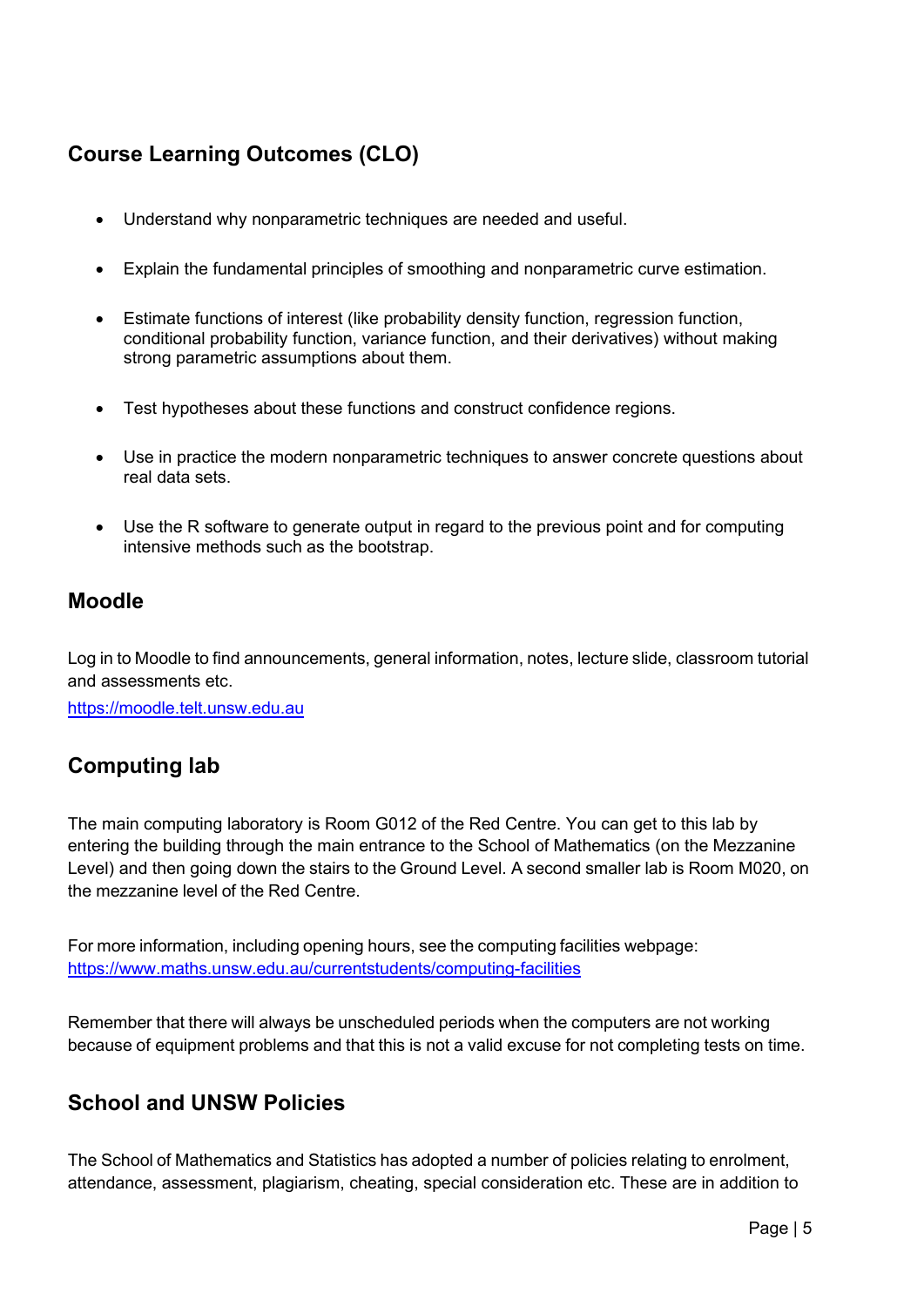the Policies of The University of New South Wales. Individual courses may also adopt other policies in addition to or replacing some of the School ones. These will be clearly notified in the Course Initial Handout and on the Course Home Pages on the Maths Stats web site.

Students in courses run by the School of Mathematics and Statistics should be aware of the School and Course policies by reading the appropriate pages on the Maths Stats web site starting at: https:/[/www.maths.unsw.edu.au/currentstudents/assessment-policies](http://www.maths.unsw.edu.au/currentstudents/assessment-policies)

The School of Mathematics and Statistics will assume that all its students have read and understood the School policies on the above pages and any individual course policies on the Course Initial Handout and Course Home Page. Lack of knowledge about a policy will not be an excuse for failing to follow the procedure in it.

# **Academic Integrity and Plagiarism**

UNSW has an ongoing commitment to fostering a culture of learning informed by academic integrity. All UNSW staff and students have a responsibility to adhere to this principle of academic integrity. Plagiarism undermines academic integrity and is not tolerated at UNSW. *Plagiarism at UNSW is defined as using the words or ideas of others and passing them off as your own.*

The **UNSW Student Code** provides a framework for the standard of conduct expected of UNSW students with respect to their academic integrity and behaviour. It outlines the primary obligations of students and directs staff and students to the Code and related procedures.

In addition, it is important that students understand that it is not permissible to buy essay/writing services from third parties as the use of such services constitutes plagiarism because it involves using the words or ideas of others and passing them off as your own. Nor is it permissible to sell copies of lecture or tutorial notes as students do not own the rights to this intellectual property.

If a student breaches the Student Code with respect to academic integrity, the University may take disciplinary action under the **Student Misconduct Procedure**.

The UNSW Student Code and the Student Misconduct Procedure can be found at: <https://student.unsw.edu.au/plagiarism>

An online Module ["Working with Academic Integrity"](https://student.unsw.edu.au/aim) [\(https://student.unsw.edu.au/aim\)](https://student.unsw.edu.au/aim) is a sixlesson interactive self-paced Moodle module exploring and explaining all of these terms and placing them into your learning context. It will be the best one-hour investment you've ever made.

# **Plagiarism**

Plagiarism is presenting another person's work or ideas as your own. Plagiarism is a serious breach of ethics at UNSW and is not taken lightly. So how do you avoid it? A one-minute video for an overview of how you can avoid plagiarism can be found [https://student.unsw.edu.au/plagiarism.](https://student.unsw.edu.au/plagiarism)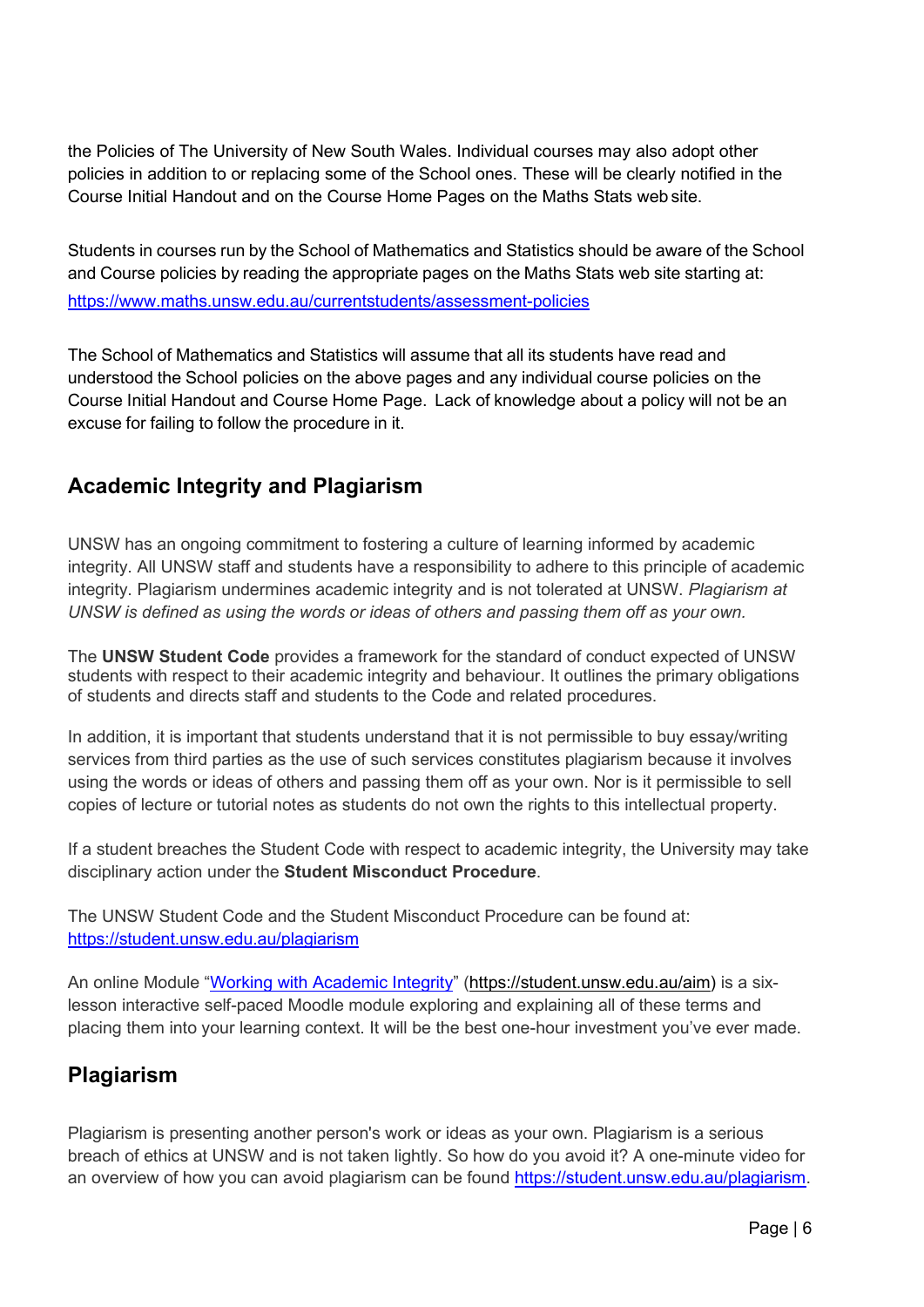# **Additional Support ELISE (Enabling Library and Information Skills for Everyone)**

ELISE is designed to introduce new students to studying at UNSW.

Completing the ELISE tutorial and quiz will enable you to:

- analyse topics, plan responses and organise research for academic writing and other assessment tasks
- effectively and efficiently find appropriate information sources and evaluate relevance to your needs
- use and manage information effectively to accomplish a specific purpose
- better manage your time
- understand your rights and responsibilities as a student at UNSW
- be aware of plagiarism, copyright, UNSW Student Code of Conduct and Acceptable Use of UNSW ICT Resources Policy
- be aware of the standards of behaviour expected of everyone in the UNSW community
- locate services and information about UNSW and UNSW Library

Some of these areas will be familiar to you, others will be new. Gaining a solid understanding of all the related aspects of ELISE will help you make the most of your studies at UNSW.

#### The *ELISE* trainingwebpages:

<https://subjectguides.library.unsw.edu.au/elise/aboutelise>

# **Equitable Learning Services (ELS)**

If you suffer from a chronic or ongoing illness that has, or is likely to, put you at a serious disadvantage, then you should contact the Equitable Learning Services (previously known as SEADU) who provide confidential support and advice.

They assist students:

- living with disabilities
- with long- or short-term health concerns and/or mental health issues
- who are primary carers
- from low SES backgrounds
- of diverse genders, sexes and sexualities
- from refugee and refugee-like backgrounds
- from rural and remote backgrounds
- who are the first in their family to undertake a bachelor-level degree.

Their web site is: <https://student.unsw.edu.au/els/services>

Equitable Learning Services (ELS) may determine that your condition requires special arrangements for assessment tasks. Once the School has been notified of these, we will make every effort to meet the arrangements specified by ELS.